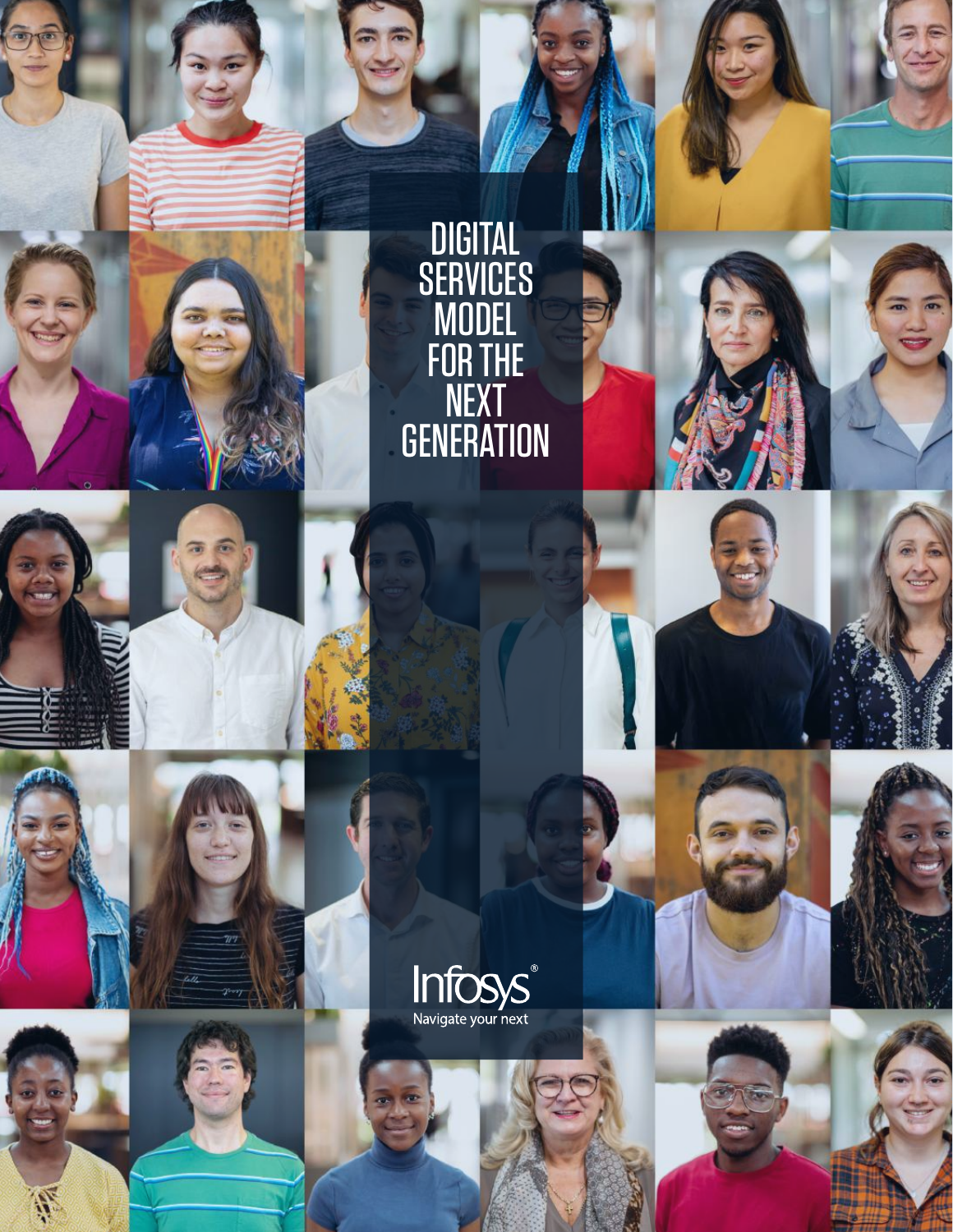

For many companies, the first visible effects of the COVID-19 pandemic quickly created a challenge for their operating models. The most pressing questions were around how and from where employees would work. A top priority was to adapt to cope and ensure business continuity. Some of the lessons learned then will serve us all long after the health crisis has passed. As businesses figure out the future, this learning will strengthen their strategies and tactics for a robust model for work that can withstand other shocks that may be lying in wait.

At Infosys, with our experience of having partnered with some of the best and biggest companies worldwide during the crisis, we have evolved our [Digital](https://www.infosys.com/navigate-your-next.html)  [Navigation Framework](https://www.infosys.com/navigate-your-next.html) to pave the way for a transformation of our services delivery to build into it greater resilience so that our clients structure their IT services delivery to succeed in the post-coronavirus economy.

It is premised on the fact that talent no longer needs to be shifted from where they are available to the location where the project must be executed. The digital platforms we've built over time and accelerated during the past six months allow our clients to leverage talent from anywhere in the globe with the same seamlessness that co-location enables.

Our approach to every engagement begins with creatively balancing and custom calibrating the inevitable tensions that surface when orchestrating this blueprint to fit the specific context of the client's business. Based on the client's needs, we work to bring balance across five key parameters of the model:

**Digitalizing 1 delivery blurring shores**

**Instituting 2 the digital workplace**

**Teaming 3 networked talent**

**Adapting 4 distributed agile**

**Fostering 5 an inclusive culture**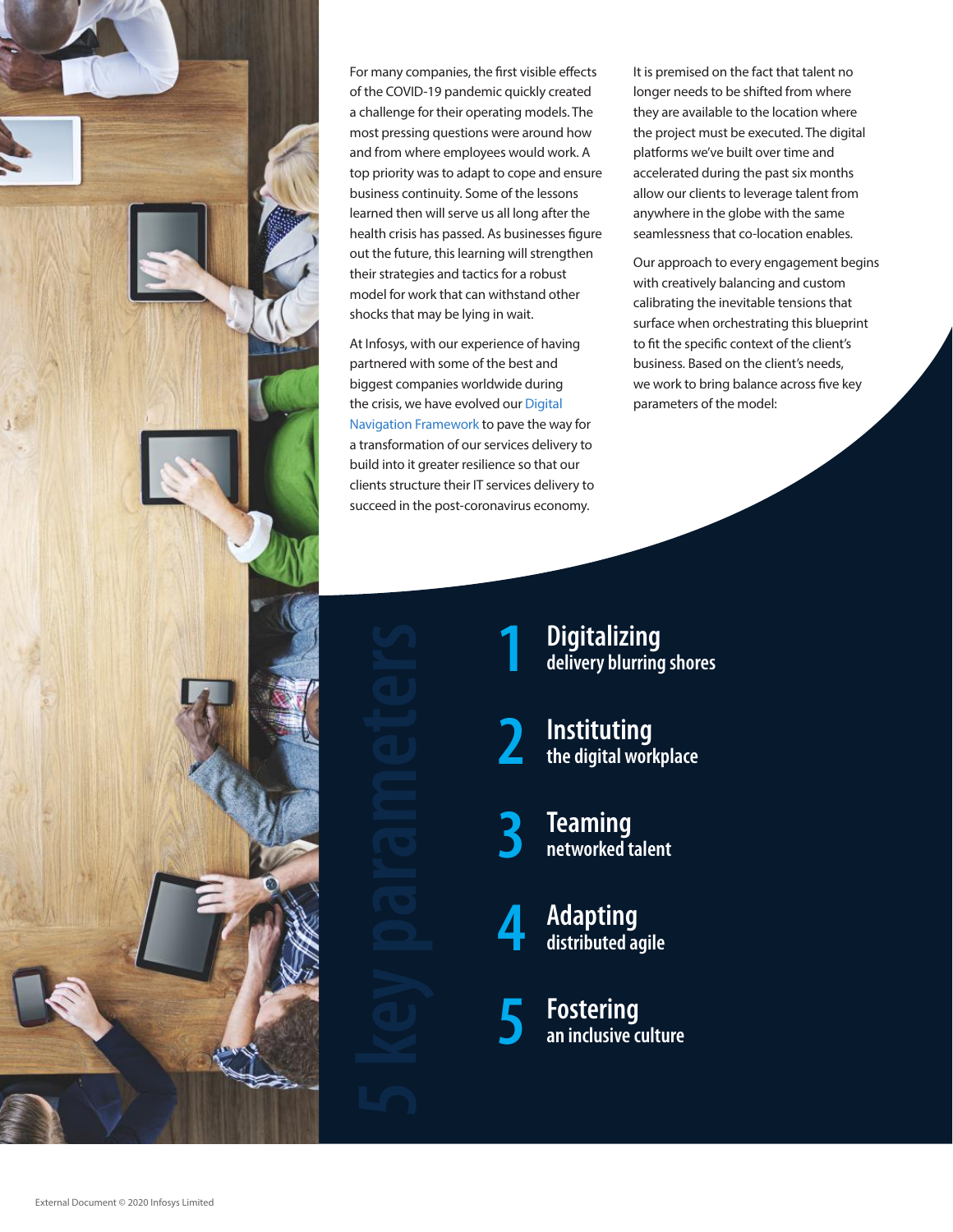## **Blurring shores: 1 Digitalizing for onsite integration and offshore efficiencies**

We recommend taking a spectrum-view of the digital talent and services delivery landscape. At one end is the potential to lend digital talent to work synchronously with the client's team at the client location. At the other end of the spectrum is the opportunity to leverage the efficiencies of global delivery centers. Enterprises can uncover additional value throughout the spectrum and between the ends when talent is onboarded onto a digital platform. This includes the value from:

- • Local talent, with the flexibility to work from their homes and out of digital innovation centers, located near client hubs
- • Talent from the workforce in the extended geography, working from offices and remote locations in the same time zone as the client
- Teams, at global delivery centers, with the flexibility to work from their homes

while working hours that align with the client's time zone

- • Custom-configured, exclusive teams working out of client-dedicated virtual global development centers
- • Digital communication, collaboration, and learning tools deployed across devices seamlessly to create secure, virtual offices that blur geographic and workspace borders

Based on a study of several of our projects where we simultaneously leveraged talent deployed at the client site and various global locations, we have a deep understanding of the levers that drive value in such distributed programs. This has led us to build a simulation tool, with which we can help businesses estimate factors such as agility and cost takeout implications for various combinations of onsite, nearshore, and offshore teams.

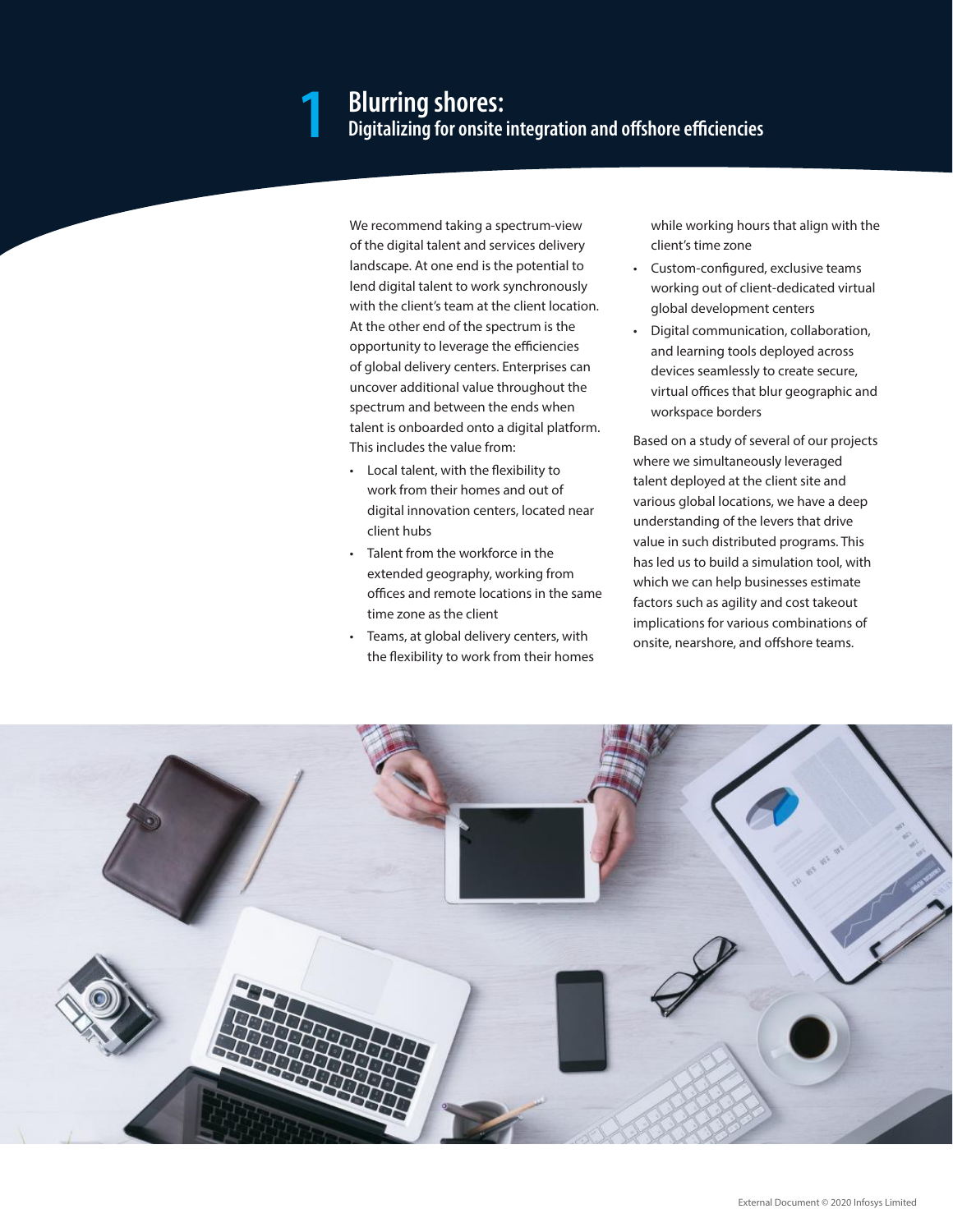#### **Tapping Digitally into your Next Talent Pool**

#### **In the U.S.**

At Infosys, we are well-equipped to lend our talent value chain to clients anywhere in the U.S. We've hired over 13,000 American workers, since 2017, including university and community college graduates in the U.S. More recently, we announced plans to hire 12,000 American workers over the next two years, bringing our hiring commitment in the country to 25,000 over five years. We've also instituted six Infosys digital innovation centers, with integrated digital studios, in Tempe, AZ; Hartford, CT; Indianapolis, IN; Raleigh, NC; Richardson, TX; and Providence, RI, to supplement our offices throughout the U.S. In addition, we have expanded into nearshore centers in Canada with operations in Toronto, Vancouver, Ottawa, Montreal, and Calgary. In Mexico, Infosys supports businesses from the Monterrey delivery center. Each of these centers works seamlessly in tandem with talent and resources from our Global Delivery Centers in India.

We invest heavily in reskilling our American workforce in emerging technologies. Our U.S. education center in Indianapolis, housing a residential training campus for American hires, is slated to start operating in 2021. This culture of lifelong learning and continuous reskilling allows us to tap into an alternate talent pool, outside of STEM-qualified talent, outside of college graduates, outside of prosperous ZIP codes, and into all those sections of American society impacted by the skills and opportunity gap that holds back individuals based on gender, race, and economic background.

To enable our clients with the same advantage, Infosys has launched Reskill and Restart. This a consortium-led solution, leveraging Infosys Wingspan to create a free, online platform, connecting digital talent and our clients in the U.S. while we create training pathways for the new recruits to succeed.

#### **In Europe**

Infosys nurtures talent in over 250 locations across 26 European countries. This workforce is made up of over 17,000 digital experts, and over 440 graduates hired straight out of college. We've set up two Infosys digital innovation centers at Dusseldorf, Germany and Bucharest, Romania, and two digital studios in London and Berlin. These complement five proximity centers for clients at Baden, Erlangen, and Stuttgart - Germany, Marseille – France, and Nottingham – U.K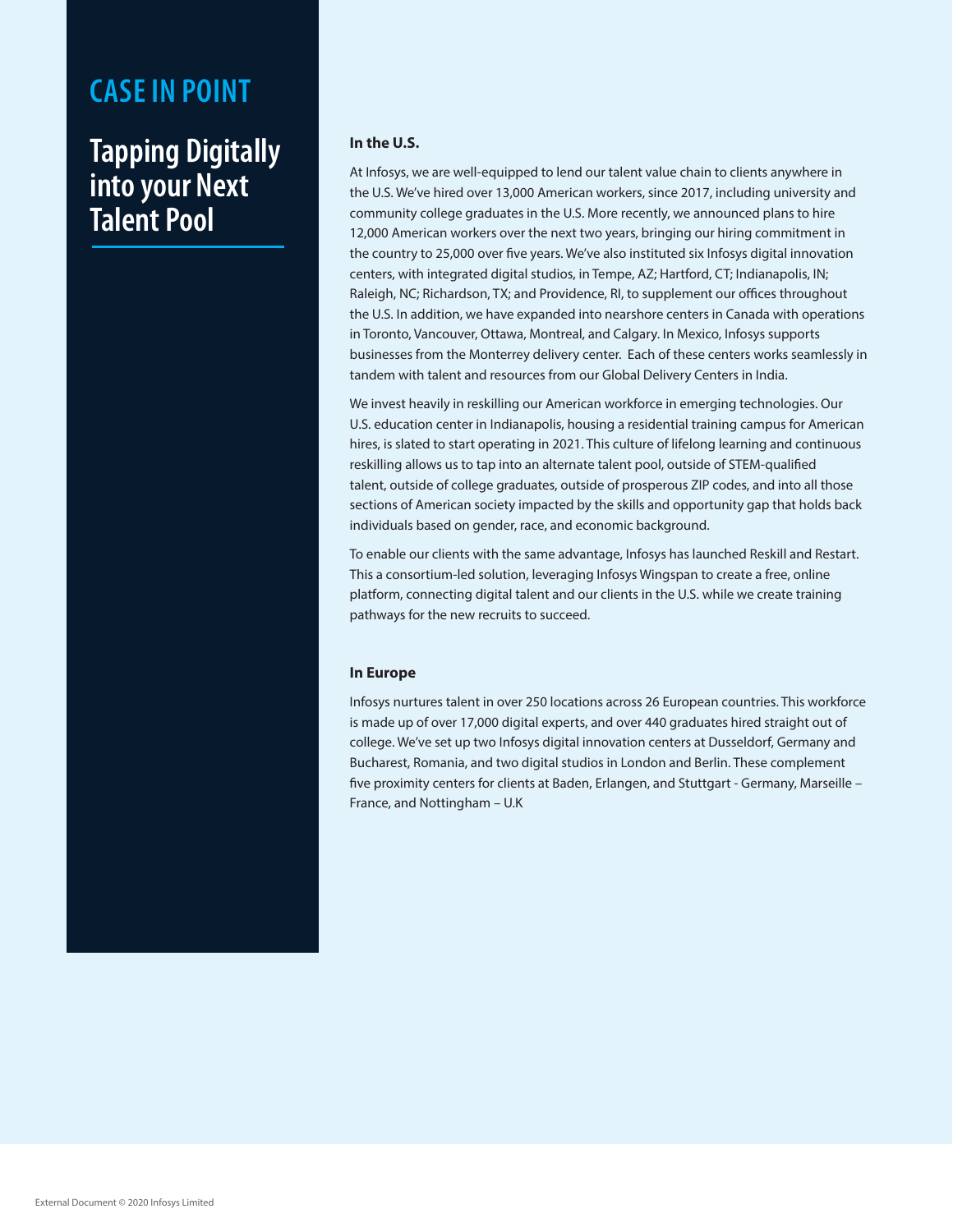### **Digital workplace: 2 Combining on-premise social capital with the flexibility of remote work**

Even after a vaccine or effective treatment will open the possibility of safe return to the traditional workplace, remote work will have a permanent place in the employment mix. The typically hastily put together remote work arrangements from the pandemic will evolve into a new workplace that is digital at its core with remote workers coming to collaborate in a physical workplace to execute activities they cannot accomplish as effectively through remote collaboration.

To understand which teams (and jobs) are better suited to remote or on-premise modes of work – we studied about 150,000 Infosys workers from over 2,500 projects executed around the world, as well as 25,000 project documents and 20,000 work tickets in the period from Aug 2019 -August 2020. Augmenting the insights with more than 1,000 interviews with stakeholders, we arrived at the levers to tune in order to maximize productivity.

These include steps for:

- Mitigating the loss of social capital in remote working through deliberate team composition that ensures familiarity of members, networked organizational structures, inspirational leadership, early, regular feedback, and safe spaces to learn from mistakes
- Enabling remote teams to match and even out-perform their on-premise counterparts with KANBAN processes and accelerators, adoption of pair programming, and rapid cross-skilling
- Enabling collaboration in a virtual world across the physical and geographical barriers, with whiteboarding, parallel programming, collaborative design, group editing of documents, and knowledge sharing
- Streamlining physical workspaces and on-premise collaboration to purposefully support activities that cannot be executed remotely

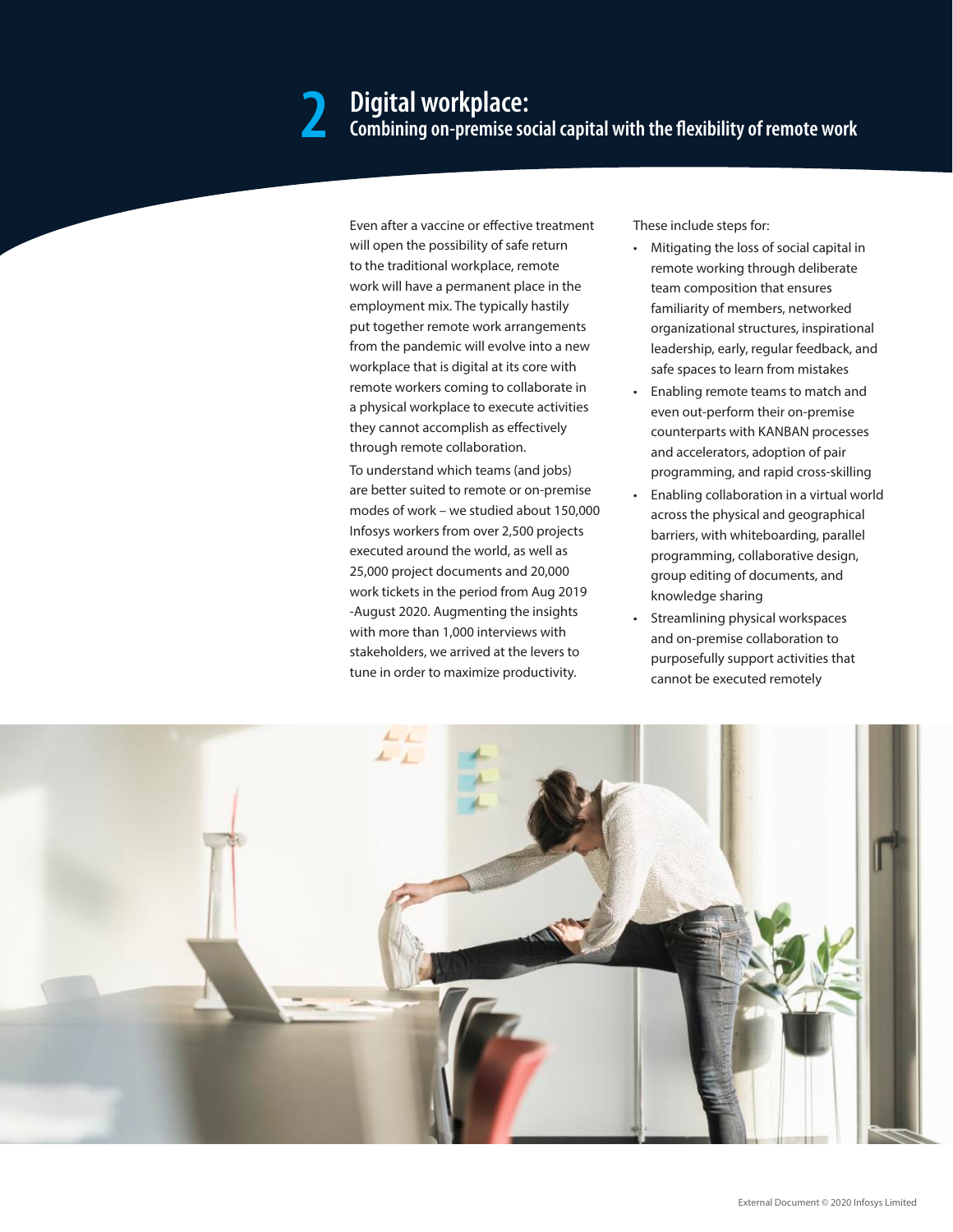**Equipping your Next Team to Deliver from a Digital Workplace**

At Infosys, 99% of our over 2,40,000 employees, in 46 countries, and across our global delivery centers, digital innovation centers, global offices and nearshore centers are fully enabled to work from home, so clients have the flexibility to compose their teams across shores, to deliver in a digital working model. Our remote access infrastructure has expanded 10x from the pre-pandemic days for virtual private network bandwidth and back-end capacity scaled by 4x to support the increase in concurrent connected remote users. Officially provided devices with robust cybersecurity connect our workforce with our corporate networks. Cloud-based remote audio, video, and content collaboration platforms are integral to this setup. With over 85% of our workforce already enabled for distributed agile working and with over 10,000 scrum masters in the company, remote development work proves less of a challenge for us. The InfyMe app continues to connect all Infosys employees to the latest company updates – from advisories to policies and other company benefits – while also allowing them to self-declare their health status. The hoteling application in InfyMe app provides intelligent workstation booking capabilities for employees to work on-premise safely in our offices. The app incorporates business rules, regulatory compliance, network orchestration, security and is integrated with other facility sub-systems. Virtual ODCs and software-defined zero-trust network design and access provide borderless collaboration across the cloud for employees to work seamlessly from any location and any time.

Our employees continue to learn and train on our digital learning platform, Infosys Lex. In addition to bite-sized online content, Lex brings trainer-led lessons, a hands-on lab environment and even proctored internal certifications – all virtually – to the home offices of our employees.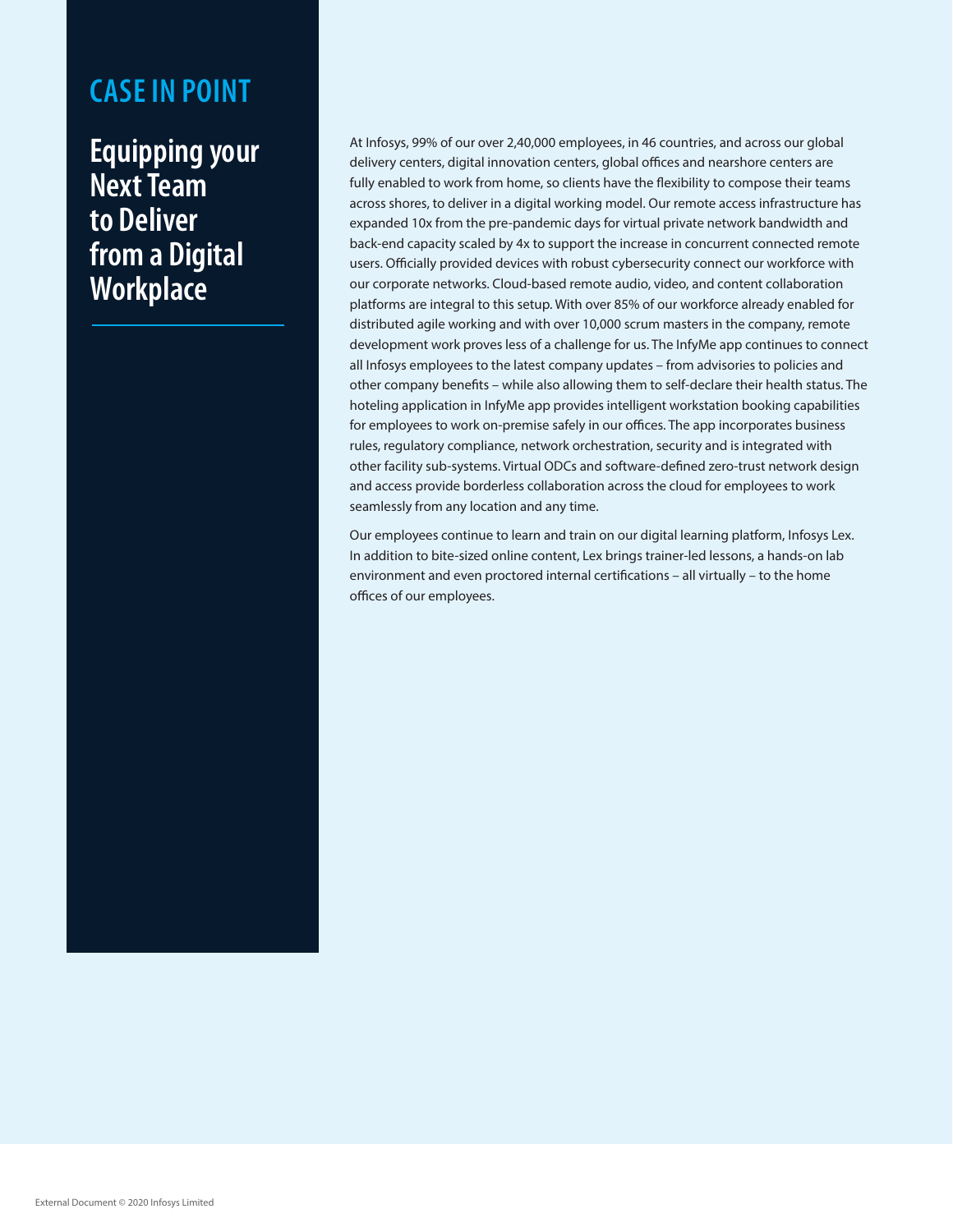# **Networked talent: 3 Expert Experts of many** expertise of a few amplifying the efforts of many

Given that it is unviable, for reasons of location, availability, and economics, to deploy digital specialists throughout the duration of the project to deliver for clients at their offices, the networked talent model presents an effective alternative. This entails building distributed agile teams orchestrated to deliver high impact. A typical project team brings together the necessary number of digital experts working in a pair programming fashion to rapidly identify and frame the problem. Their responsibilities are fully discharged once they co-define the outline of the solution with a similarly small cohort of power programmers, working near or at the client location. The power programmers, in turn, work with expanded agile distributed teams, at the digital innovation center closest to the client to deliver and deploy digital solutions in cocreative cycles of agile development. These teams are, in turn, amplified by 'follow the sun' teams anchored in the global development centers.

The networked talent model is differentiated by the diversity of the skills integral to the composition of the agile distributed teams. The model leverages not just engineers and enterprise architects but experience designers and graduates from liberal art backgrounds, so multiple dimensions of the client's digital agenda are served. In fact, beyond leveraging the talent pool to solve their toughest business problems, clients can share in this talent value chain to recruit, train, and even reskill talent for their own workforce. The fact that Infosys digital innovation centers are embedded geographically within rich learning, and research ecosystems help to accelerate this agenda. The centers' digital studios, maker spaces, solution experience facilities, and immersive learning infrastructure, in highly agile, open, and collaborative workspaces, create the ideal on-premise work environment to purposefully support activities that cannot be executed as effectively through remote working.

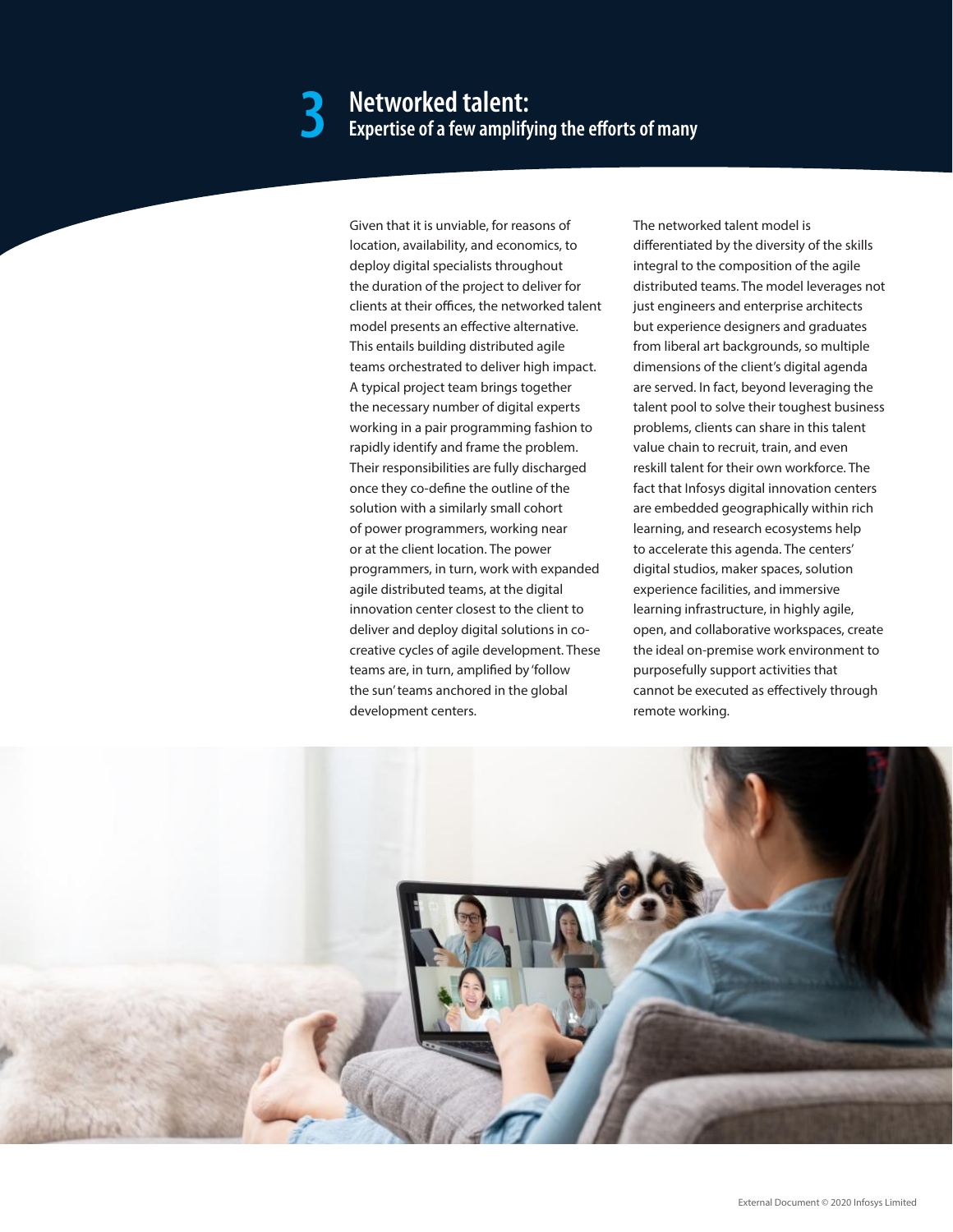**Staffing your Next Digital Transformation Project for Impact with Efficiency**

A logistics provider of cutting-edge supply chain solutions to the most successful companies in the world approached Infosys to help them digitally connect their customers, carriers, drivers, consumers and their own customer service representatives and dispatchers. The need of the hour was to build digital products – as microservices for customer engagement, carrier engagement and drivers on the go.

The Infosys project delivery team was distributed across Trivandrum, Bangalore, Pune, Jaipur, and Hyderabad in India, in addition to engineers in the U.S, U.K, and France – overall 10% in-market and 90% across Infosys global delivery centers. The design talent on the team operated out of the Infosys UX design lab in Bangalore. The scrum teams operated out of Trivandrum and Pune, along with DevOps engineers in Trivandrum, QA automation engineers in Jaipur, and architects in Pune. Every digital product was spearheaded by a product manager located in India and directly connected with the associated business leader from the client's organization as well as with IT and engineering teams. The client, in collaboration with Infosys, now connects 30,000 customers, 62,000 carriers, and 150,000 drivers on the newly created digital platform.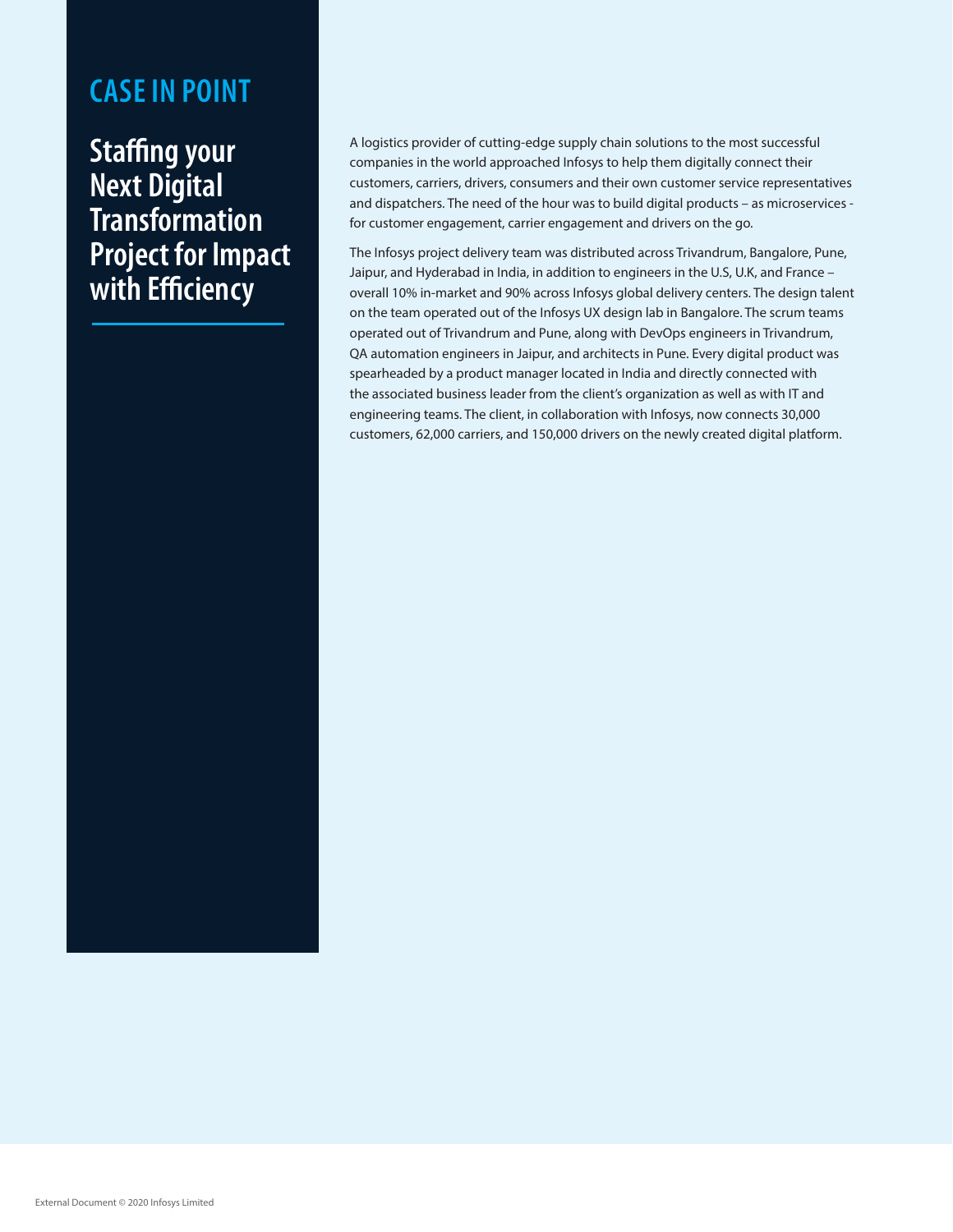### **Distributed agile: 4 Delivering agility along with stability**

Throughout the aforementioned study of Infosys projects, one characteristic that stood out was that projects that ranked higher on managing the impact of the COVID-19 crisis were also those with agile practices more deeply embedded in their delivery models. This is far from surprising given that agile teams are typically well suited to endure disruption, with their ability to adapt to fast-changing business priorities and digitization.

As distributed agile teams switch to embrace more digital and hyper-distributed ways of working, with new talent, from across geographies and time zones inducted remotely into the team, adapting the team's approach for stability needs to include:

- • Instituting new ceremonies for purposeful, structured communication. For example, biweekly project-wide meetings to identify and agree on objectives for the following weeks
- • Adopting ALM and agile project tools to bring transparency of project management encompassing metrics, productivity, quality, and status.
- Adopting DevSecOps and programming tools for secure build and release management of software in distributed teams
- • Identifying and enabling teams with the right set of tools and digital assets to collaborate and execute tasks with ease
- • Establishing team-wide comfort with asynchronous collaboration through messaging boards and chat
- • Increasing the frequency of feedback with a regular cadence, including realtime feedback while coaching
- Documenting team discussions and progress in a single source of truth agreement, housed in a single shared workspace to update team members unable to participate in the event
- Simulating one-room environment through communication protocols and collaboration tools
- Deliberate, non-hierarchical inspirational leadership when engaging with clients and teams
- Engaging virtually with the team through bonding exercises and immersive interventions
- Managing KPIs visually through digital KANBAN boards
- Creating direct channels of communication with client and distributed teams to maximize collaboration time over overlapping of time zones

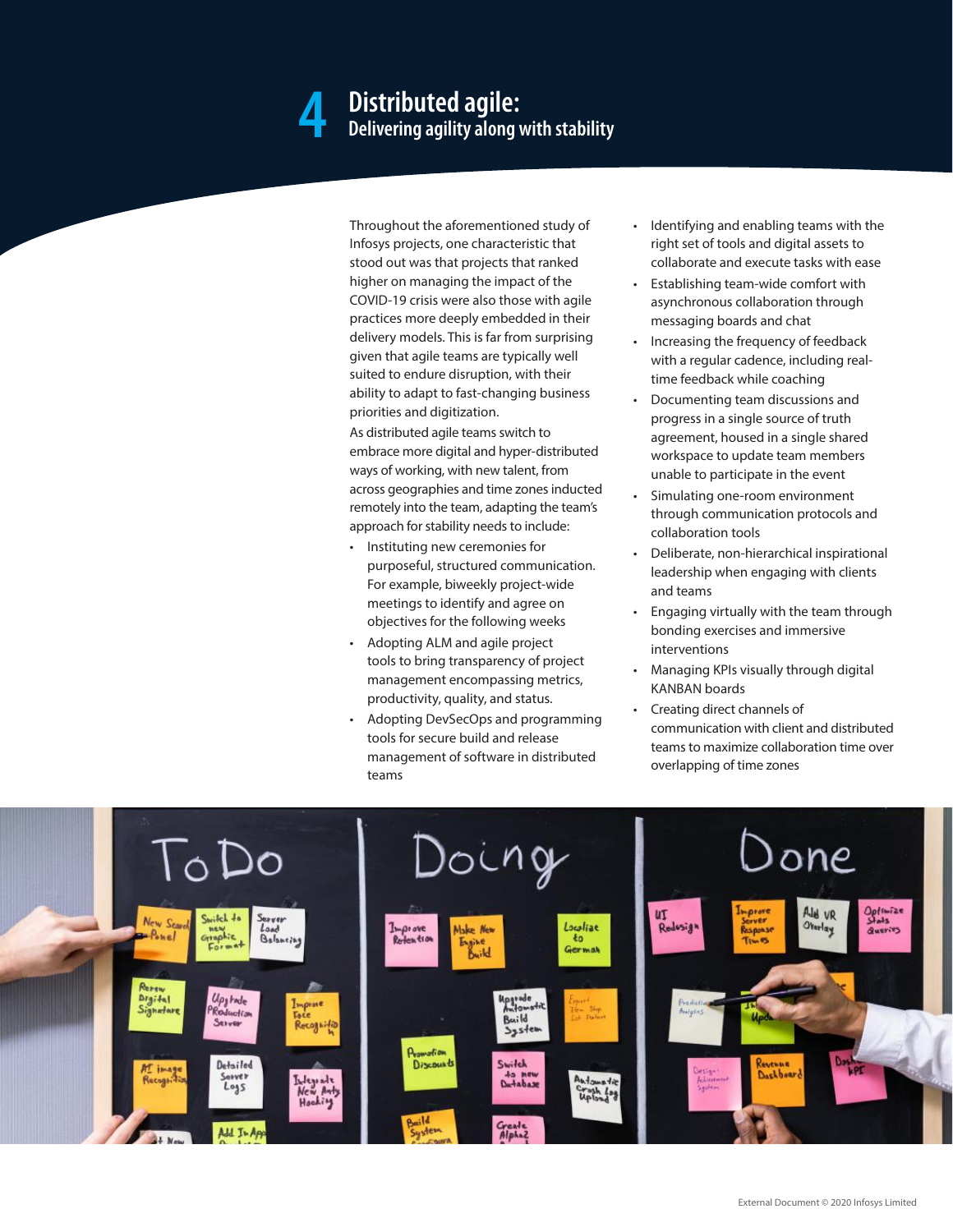### **Staying Agile in the Next Normal**

For one of our clients, a multinational cards and payments company, we have teams operating out of India, the USA, UK, Canada, China, Germany, Australia, and the Philippines. While the teams traditionally worked both in-office and from remote locations, the pandemic compelling the team to rely entirely on digital platforms to collaborate and co-create.

The agile teams evolved their ceremonies to:

- • Focus their daily scrums on backlogs
- • Include multiple demos in their sprints
- • Increase use of the virtual visual board
- • Increase scrum-level idea generation to manage change
- • Institute mid-day code check-ins

Adherence to SLA soared to an all-time high of 99.83%. People productivity remained un-impacted.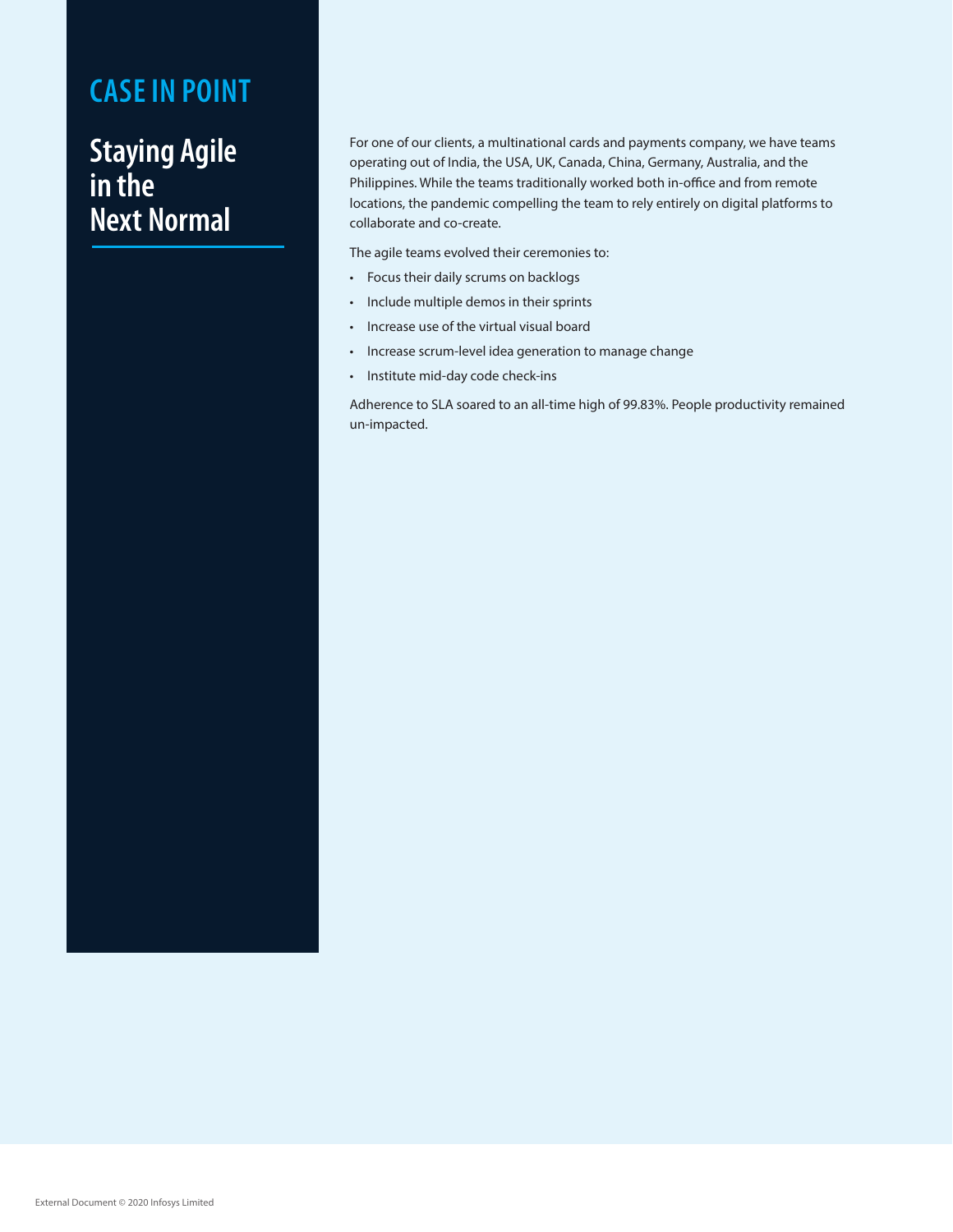## **Shared Culture: 5 Inspiring and inclusive**

Next normal digital services delivery may not translate easily into just a simple mix of on-premise and remote working or even onsite and offshore. Culture will prove to be an essential glue. Above all, the approach needs to be one that supports:

- Extension of social capital to drive value over extended periods of time
- • Networked people structures, with decentralized decision-making, as against hierarchical structures
- Reduced cross-functional linkages to create more integrated self-contained work packets
- • Decentralized data custodianship with increased overall trust in employees
- • Smaller workgroups, especially for newer employees to get integrated with faster
- • Balancing outcome-centric goals with effort-based ones
- Steering away from managerial micromanagement
- • Ideation in isolation (remote) coupled with continuous collaborative improvements

Simultaneously, organizations are accelerating radical digitization of their processes and functions for greater resilience. They are inviting their digital services partner to not only transform and run the functions but also rebadge and integrate into the partner's workforce,

their employees who already know how to do the work, and understand the processes involved. However, a contractual obligation to absorb new talent into the workforce does not guarantee inclusion in the workplace that is so essential for the success of the project. Without targeted intervention, non-inclusive dynamics have the potential to be amplified in a remote and digital context.

We have developed a menu of actions to promote inclusion in remote and digital working teams that include:

- • Investing in recruiting and coaching brand ambassadors from the newly absorbed talent pool
- $\cdot$  Creating opportunities for the integration of diverse perspectives and for greater participation. For example, structured remote team building and networking
- Intentional mentoring and sharing of enterprise tribal knowledge
- Encouraging all team members to commit to individual inclusion goals
- Cresting a sense of belonging by mapping each employee with a guiding lead
- Continuous education and training not just for employment and progression, but for employability